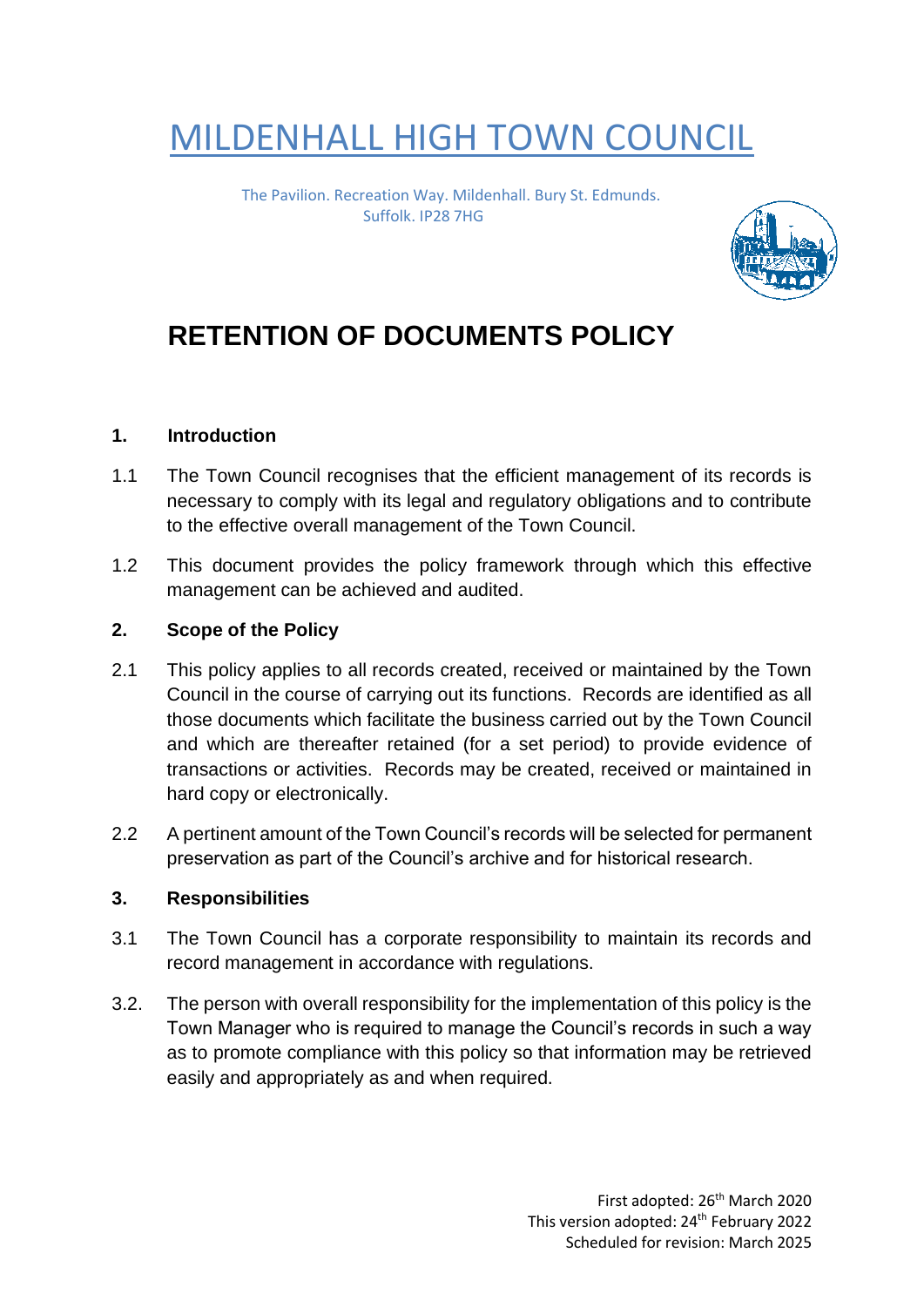# **4. Retention Schedule**

- 4.1 Under the Freedom of Information Act 2000, and the General Data Protection Regulations 2018, the Town Council is required to maintain a retention schedule listing the record series created in the course of its business. The retention schedule sets out the length of time for the retention of each series of records and the action to be taken when records are of no further administrative use.
- 4.2 The Town Manager is expected to manage the current record keeping systems in accordance with the retention schedule and to take account of different retention periods when creating new systems.
- 4.3 The retention schedule refers to record series irrespective of the media in which they are stored.

| <b>Document</b>            | <b>Minimum Retention</b>         | Reason           |  |
|----------------------------|----------------------------------|------------------|--|
| <b>Minute Books</b>        | Indefinite                       | Archive          |  |
| <b>Annual Accounts</b>     | Indefinite                       | Archive          |  |
| <b>Annual Return</b>       | Indefinite                       | Archive          |  |
| <b>Bank Statements</b>     | Last completed audit year        | Audit/Management |  |
| Cheque Book stubs          | Last completed audit year        | Audit/Management |  |
| Paying in books            | Last completed audit year        | Audit/Management |  |
| <b>VAT records</b>         | 6 years                          | Audit/HMRC       |  |
| Paid invoices              | 6 years                          | Audit/VAT        |  |
| Petty cash records         | 6 years                          | <b>HMRC/VAT</b>  |  |
| Salary records             | 6 years                          | Audit            |  |
| Tax & NI records           | 6 years                          | Audit            |  |
| <b>Insurance Policies</b>  | Whilst valid                     | Audit/Management |  |
| Assets register            | Indefinite                       | Audit/Management |  |
| Deeds, Leases              | Indefinite                       | Audit/Management |  |
| Booking records            | 6 years                          | Audit/VAT        |  |
| Allotment records          | Indefinite                       | Audit/Management |  |
| of<br><b>Declarations</b>  | Mayor – attached to Minutes,     | Management       |  |
| Acceptance                 | Members $-$ Term of Office $+$ 1 |                  |  |
| Of Office                  | year                             |                  |  |
| <b>Members</b><br>Register | Term of Office + 1 year          | Management       |  |
| of Interests               |                                  |                  |  |

4.4 Schedule

# **5. Planning Applications**

- 5.1 The Town Council is consulted by West Suffolk District Council on all developments in the parish.
- First adopted: 26<sup>th</sup> March 2020 This version adopted: 24<sup>th</sup> February 2022 5.2 Town Council comments on applications are recorded in the Minutes of the relevant meeting and attached to the application documents, which are retained

Scheduled for revision: March 2025